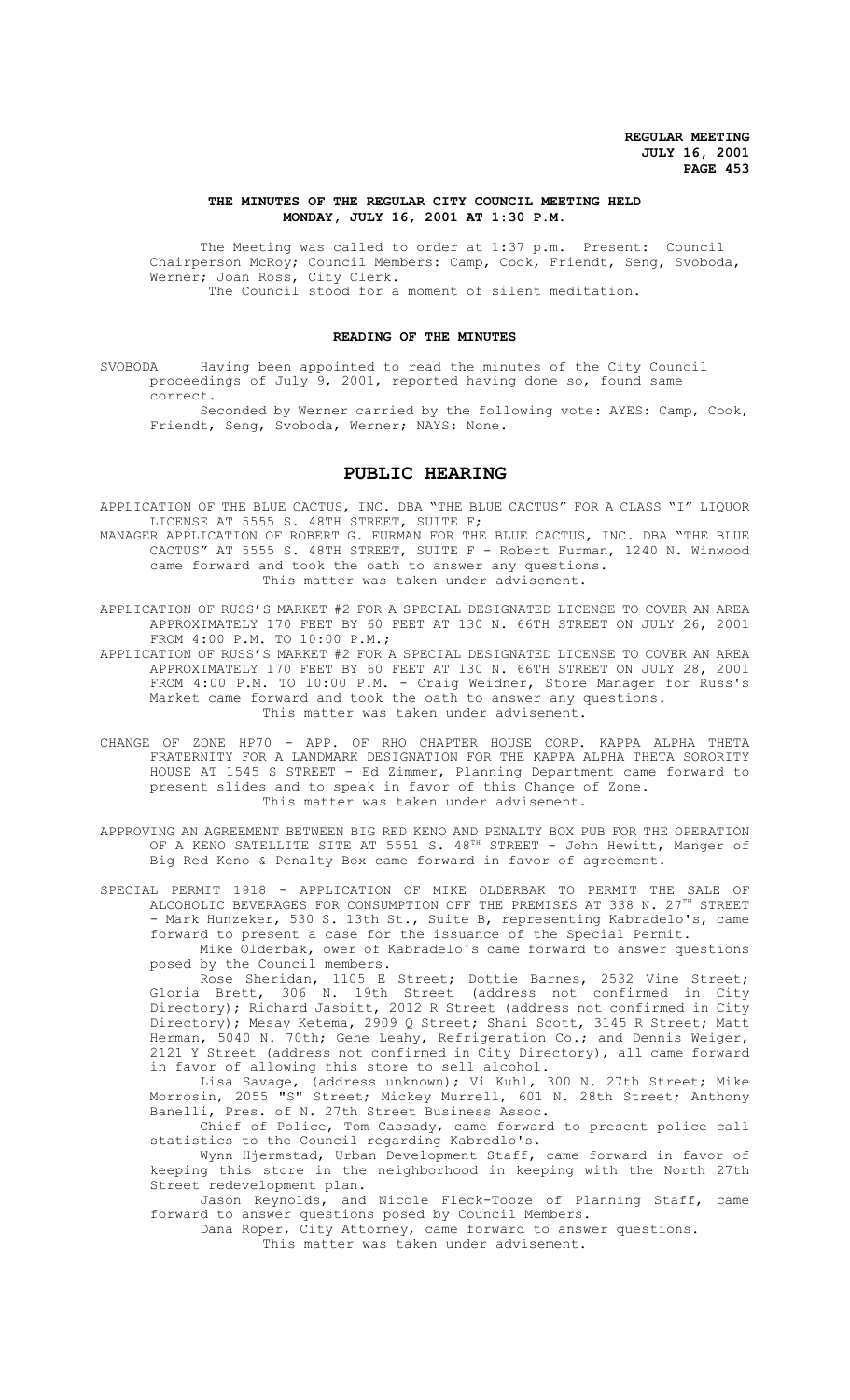SPECIAL PERMIT 692K - APPLICATION OF TABITHA, INC. TO AMEND THE TABITHA NEW COMMUNITY COMMUNITY UNIT PLAN TO PERMIT THE CONVERSION OF 28 ELDERLY OR RETIREMENT DWELLING UNITS TO ASSISTED LIVING FACILITIES ON PROPERTY LOCATED AT SEA MOUNTAIN ROAD AND FOLKWAYS BLVD. - John Bergmeyer, Attorney on behalf of Tabitha, came forward in favor of the Special Permit. This matter was taken under advisement.

AMENDING THE CORPORATE LIMITS OF THE CITY BY ANNEXING APPROX. 45 ACRES OF PROPERTY GENERALLY LOCATED AT S. 14TH ST. & MOCKINGBIRD LANE NORTH;

VACATING A PORTION OF PINE LAKE RD. FROM THE WEST LINE OF LAZY ACRES SUBDIVISION WEST TO THE RAILROAD RIGHT-OF-WAY, GENERALLY LOCATED WEST OF S. 14TH ST. & PINE LAKE RD.;

SPECIAL PERMIT 1832 - APP. OF GEORGE & KATHY MECHLING TO DEVELOP WILDERNESS PARK ESTATES C.U.P. CONSISTING OF 19 DWELLING UNITS ON PROPERTY GENERALLY LOCATED AT S. 14TH ST. & MOCKINGBIRD LANE;

ACCEPTING & APPROVING THE PRE. PLAT OF WILDERNESS PARK ESTATES INCLUDING WAIVERS FOR CURB & GUTTERS, SIDEWALKS, STORMWATER DETENTION, & STREET TREES, ON PROPERTY GENERALLY LOCATED WEST OF S. 14TH ST. & MOCKINGBIRD LANE - Jim DeMars, Attorney, 1225 L Street, Suite 400, came forward in favor of the four resolutions/ordinances listed above.

Nicole Fleck-Tooze, Planning Dept., came forward to answer questions.

Mike DeKalb, Planning Dept., came forward to answer questions.

Mike Gorka (no address given), option holder on new proposed lots, came forward in opposition.

Tom Chaka, Ross Engineering, came forward to answer questions.

Mike Rierden, Attorney, 645 M Street., #200, representing five property owners on North Mockingbird came forward in opposition.

Mike Schukar, 6901 W. Mockingbird St., came forward in concern for fire protection in the neighborhood. He however does not believe it is fair to ask neighbors to help with paving.

This matter was taken under advisement.

### **\*\* END OF PUBLIC HEARING \*\***

## **COUNCIL ACTION**

### **LIQUOR RESOLUTIONS**

APPLICATION OF THE BLUE CACTUS, INC. DBA "THE BLUE CACTUS" FOR A CLASS "I" LIQUOR LICENSE AT 5555 S. 48TH STREET, SUITE F - CLERK read the following resolution, introduced by Jon Camp, who moved its adoption for approval:<br>A-80965 BE IT RESOLVED by the City Council of the City of Lincoln, Nebraska: BE IT RESOLVED by the City Council of the City of Lincoln, Nebraska: That after hearing duly had as required by law, consideration of the facts of this application, the Nebraska Liquor Control Act, and the pertinent City ordinances, the City Council recommends that the application of The Blue Cactus, Inc, dba "The Blue Cactus" for a Class "I" liquor license at 5555 S. 48th Street, Suite F, Lincoln, Nebraska, for the license period ending April 30, 2002, be approved with the condition that the premise complies in every respect with all city and state regulations. The City Clerk is directed to transmit a copy of this resolution to the Nebraska Liquor Control Commission.

# Introduced by Jon Camp<br>following vote: AYES:

Seconded by Seng & carried by the following vote: AYES: Camp, Cook, Friendt, McRoy, Seng, Svoboda, Werner; NAYS: None.

MANAGER APPLICATION OF ROBERT G. FURMAN FOR THE BLUE CACTUS, INC. DBA "THE BLUE CACTUS" AT 5555 S. 48TH STREET, SUITE F - CLERK read the following resolution, introduced by Jon Camp, who moved its adoption for approval:

A-80966 MHEREAS, The Blue Cactus, Inc. dba "The Blue Cactus" located at 5555 S. 48th Street, Suite F, Lincoln, Nebraska has been approved for a Retail Class "I" liquor license, and now requests that Robert G. Furman be named manager;

WHEREAS, Robert G. Furman appears to be a fit and proper person to manage said business.

NOW, THEREFORE, BE IT RESOLVED by the City Council of the City of Lincoln, Nebraska:

That after hearing duly had as required by law, consideration of the facts of this application, the Nebraska Liquor Control Act, and the pertinent City ordinances, the City Council recommends that Robert G.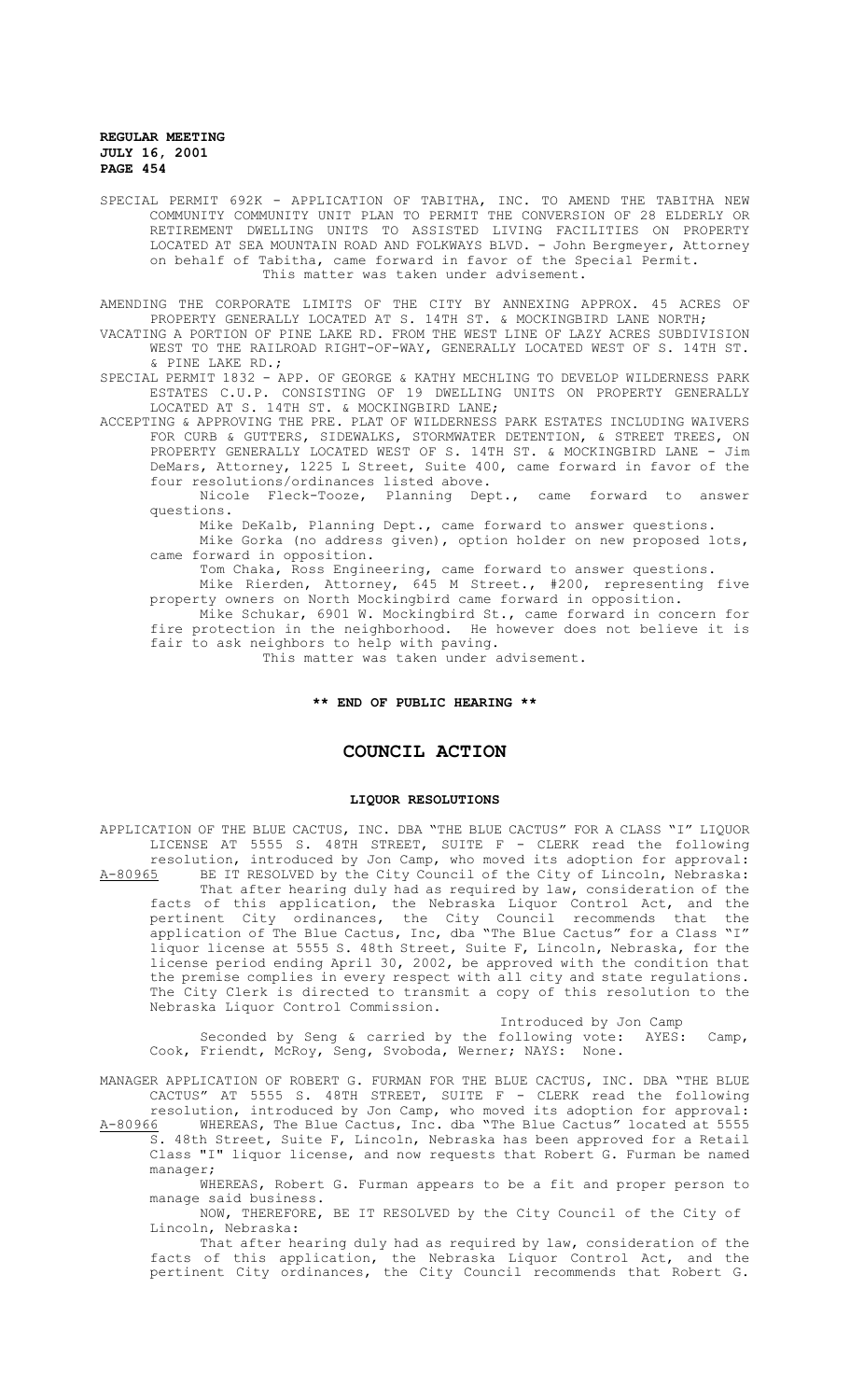Furman be approved as manager of this business for said licensee. The City Clerk is directed to transmit a copy of this resolution to the Nebraska Liquor Control Commission.

## Introduced by Jon Camp

Seconded by Seng & carried by the following vote: AYES: Camp, Cook, Friendt, McRoy, Seng, Svoboda, Werner; NAYS: None.

APPLICATION OF MOUSETRAP INC. DBA "BRASS RAIL" FOR A LIQUOR CATERING LICENSE AT 1436 O STREET - PRIOR to reading:

CAMP Moved to delay action for one week to 7/23/01.

Seconded by Seng & carried by the following vote: AYES: Camp, Cook, Friendt, McRoy, Seng, Svoboda, Werner; NAYS: None.

APPLICATION OF RUSS'S MARKET #2 FOR A SPECIAL DESIGNATED LICENSE TO COVER AN AREA APPROXIMATELY 170 FEET BY 60 FEET AT 130 N. 66TH STREET ON JULY 26, 2001 FROM 4:00 P.M. TO 10:00 P.M. - CLERK read the following resolution,

introduced by John Camp, who moved its adoption for denial:<br>A-80967 BE IT RESOLVED by the City Council of the City of Linco BE IT RESOLVED by the City Council of the City of Lincoln, Nebraska: That after hearing duly had as required by law, consideration of the

facts of this application, the Nebraska Liquor Control Act, and the pertinent City ordinances, the City Council recommends that the application of B & R Stores, Inc. d/b/a Russ's Market Store #2 for a Special Designated License to cover an area measuring 170 feet by 60 feet in the parking lot at 130 North 66th Street, Lincoln, Nebraska, on the 26th day of July, 2001, between the hours of 4:00 p.m. and 10:00 p.m., be denied because the applicant has not shown that the granting of this application: (a) will further the public interest; (b) will be a betterment to the City; (c) will constitute a true increase in service to the public; and (d) will not be detrimental to the public health, safety, and welfare.

BE IT FURTHER RESOLVED the City Clerk is directed to transmit a copy of this resolution to the Nebraska Liquor Control Commission.

Introduced by Jon Camp

Seconded by Seng & carried by the following vote: AYES: Camp, Cook, Friendt, McRoy, Seng, Svoboda, Werner; NAYS: None.

APPLICATION OF RUSS'S MARKET #2 FOR A SPECIAL DESIGNATED LICENSE TO COVER AN AREA APPROXIMATELY 170 FEET BY 60 FEET AT 130 N. 66TH STREET ON JULY 28, 2001 FROM 4:00 P.M. TO 10:00 P.M. - CLERK read the following resolution, introduced by Jon Camp, who moved its adoption for denial:

A-80968 BE IT RESOLVED by the City Council of the City of Lincoln, Nebraska: That after hearing duly had as required by law, consideration of the facts of this application, the Nebraska Liquor Control Act, and the pertinent City ordinances, the City Council recommends that the application of B & R Stores, Inc. d/b/a Russ's Market Store #2 for a Special Designated License to cover an area measuring 170 feet by 60 feet in the parking lot at 130 North 66th Street, Lincoln, Nebraska, on the 28th day of July, 2001, between the hours of 4:00 p.m. and 10:00 p.m., be denied because the applicant has not shown that the granting of this application: (a) will further the public interest; (b) will be a betterment to the City; (c) will constitute a true increase in service to the public; and (d) will not be detrimental to the public health, safety, and welfare.

BE IT FURTHER RESOLVED the City Clerk is directed to transmit a copy of this resolution to the Nebraska Liquor Control Commission.

Introduced by Jon Camp

Seconded by Seng & carried by the following vote: AYES: Camp, Cook, Friendt, McRoy, Seng, Svoboda, Werner; NAYS: None.

### **ORDINANCES - 2ND READING**

CHANGE OF ZONE HP70 - APP. OF RHO CHAPTER HOUSE CORP. KAPPA ALPHA THETA FRATERNITY FOR A LANDMARK DESIGNATION FOR THE KAPPA ALPHA THETA SORORITY HOUSE AT 1545 S STREET - CLERK read an ordinance, introduced by Glenn Friendt, amending the City of Lincoln District Map attached to and made a part of Title 27 of the Lincoln Municipal Code by designating certain property as a Landmark, the second time.

APPROVING A CONSENT TO SUBLEASE AGREEMENT WITH ALLTEL TO ALLOW QWEST WIRELESS TO CO-LOCATE ON THE ALLTEL TOWER IN ANTELOPE PARK - PRIOR to reading: CAMP Moved to amend Bill No. 01-109 in the following manner:

1. Substitute the Consent to Sublease Agreement attached to the Bill with the Consent to Sublease Agreement attached to this motion.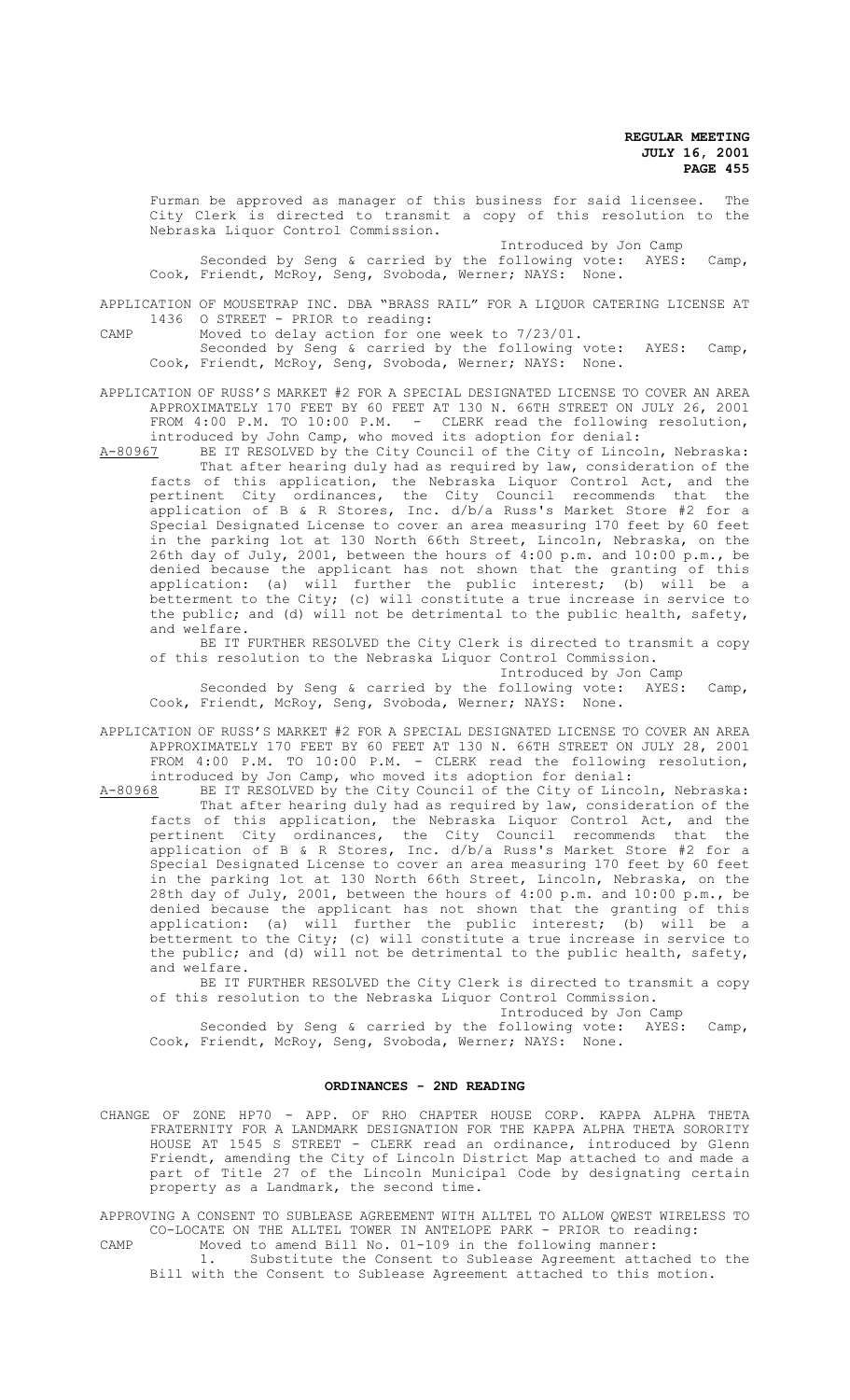> Seconded by Friendt & carried by the following vote: AYES: Camp, Cook, Friendt, McRoy, Seng, Svoboda, Werner; NAYS: None.

- CLERK read an ordinance, introduced by Glenn Friendt, accepting and approving and consenting to an Agreement to Sublease between Alltel and Qwest Wireless for the sublease and co-location of telecommunications facilities upon City property in Antelope Park and authorizing the Mayor to sign such consent on behalf of the City, the second time.
- APPROVING A CONSENT TO SUBLEASE AGREEMENT WITH AMERICAN TOWER CORP. TO ALLOW AMERICAN TOWER TO SUBLEASE THE ALLTEL PREMISES IN ANTELOPE PARK - CLERK read an ordinance, introduced by Glenn Friendt, accepting and approving and consenting to an Agreement to Sublease between Alltel and the American Tower Corporation for the sublease and assignment of telecommunications facilities upon City property in Antelope Park and authorizing the Mayor to sign such consent on behalf of the City, the second time.

#### **RESOLUTIONS**

- REAPPOINTING JIM JOHNSON, H. KIRK LANGER, JR., AND BRYAN RICKERTSEN TO THE CABLE ADVISORY BOARD FOR THREE-YEAR TERMS EXPIRING JULY 1, 2004 - CLERK read the following resolution, introduced by Coleen Seng, who moved its adoption:<br>A-80969 BE
- BE IT RESOLVED by the City Council of the City of Lincoln, Nebraska: That the reappointment of Jim Johnson, H. Kirk Langer, Jr., and Bryan Rickertsen to the Cable Advisory Board for three-year terms expiring July 1, 2004 is hereby approved.

Introduced by Coleen Seng

Seconded by Camp & carried by the following vote: AYES: Camp, Cook, Friendt, McRoy, Seng, Svoboda, Werner; NAYS: None.

- APPOINTING RICHARD NOBLE TO THE CABLE ADVISORY BOARD FOR A THREE-YEAR TERM EXPIRING JULY 1, 2004 - CLERK read the following resolution, introduced by
- Coleen Seng, who moved its adoption:<br>A-80970 BE IT RESOLVED by the City Coun BE IT RESOLVED by the City Council of the City of Lincoln, Nebraska: That the appointment of Richard "Dick" Noble to the Cable Advisory Board for a three-year term expiring July 1, 2004 is hereby approved. Introduced by Coleen Seng<br>following vote: AYES: Camp,

Seconded by Camp & carried by the following vote: AYES: Camp, Cook, Friendt, McRoy, Seng, Svoboda, Werner; NAYS: None.

- APPOINTING BONNIE ARMSTRONG, GREG KALLOS, AND MARCIA MALONE TO THE LINCOLN AREA AGENCY ON AGING ADVISORY COUNCIL FOR THREE-YEAR TERMS EXPIRING JULY 1, 2004 - CLERK read the following resolution, introduced by Coleen Seng, who moved its adoption:<br>A-80971 BE IT RESOLVEI
- BE IT RESOLVED by the City Council of the City of Lincoln, Nebraska: That the appointment of Bonnie Armstrong, Greg Kallos, and Marcia Malone to the Lincoln Area Agency on Aging Advisory Council for three-year terms expiring July 1, 2004 is hereby approved.

Introduced by Coleen Seng<br>following vote: AYES: Camp,

Seconded by Camp & carried by the following vote: AYES: Camp, Cook, Friendt, McRoy, Seng, Svoboda, Werner; NAYS: None.

APPROVING AN AGREEMENT BETWEEN BIG RED KENO AND PENALTY BOX PUB FOR THE OPERATION OF A KENO SATELLITE SITE AT 5551 S. 48TH STREET - CLERK read the following resolution, introduced by Coleen Seng, who moved its adoption:

A-80972 WHEREAS, the City of Lincoln and the County of Lancaster, Nebraska have entered into an Interlocal Agreement for the purposes of providing for joint City-County keno lottery; and

WHEREAS, the City has entered into a contract for the operation of keno type lottery with Lincoln's Big Red Keno, Ltd., a Nebraska limited partnership; and

WHEREAS, Section 5 of the Interlocal Agreement and Section 3(b) of the Keno contract grant the City the authority to approve all satellite locations within the corporate limits of Lincoln; and

WHEREAS, all requirements under the Interlocal Agreement and the Keno contract governing the establishment and location of keno satellite sites have been met.

NOW, THEREFORE, BE IT RESOLVED by the City Council of the City of Lincoln, Nebraska that a keno satellite site is hereby authorized at the location of Penalty Box Pub, 5551 S. 48th Street, Lincoln, NE 68516.

The City Clerk is directed to return an executed copy of this Resolu tion to Penalty Box Pub, and a copy to Lincoln's Big Red Keno, Ltd. Introduced Coleen Seng

Seconded by Camp & carried by the following vote: AYES: Camp, Cook, Friendt, McRoy, Seng, Svoboda, Werner; NAYS: None.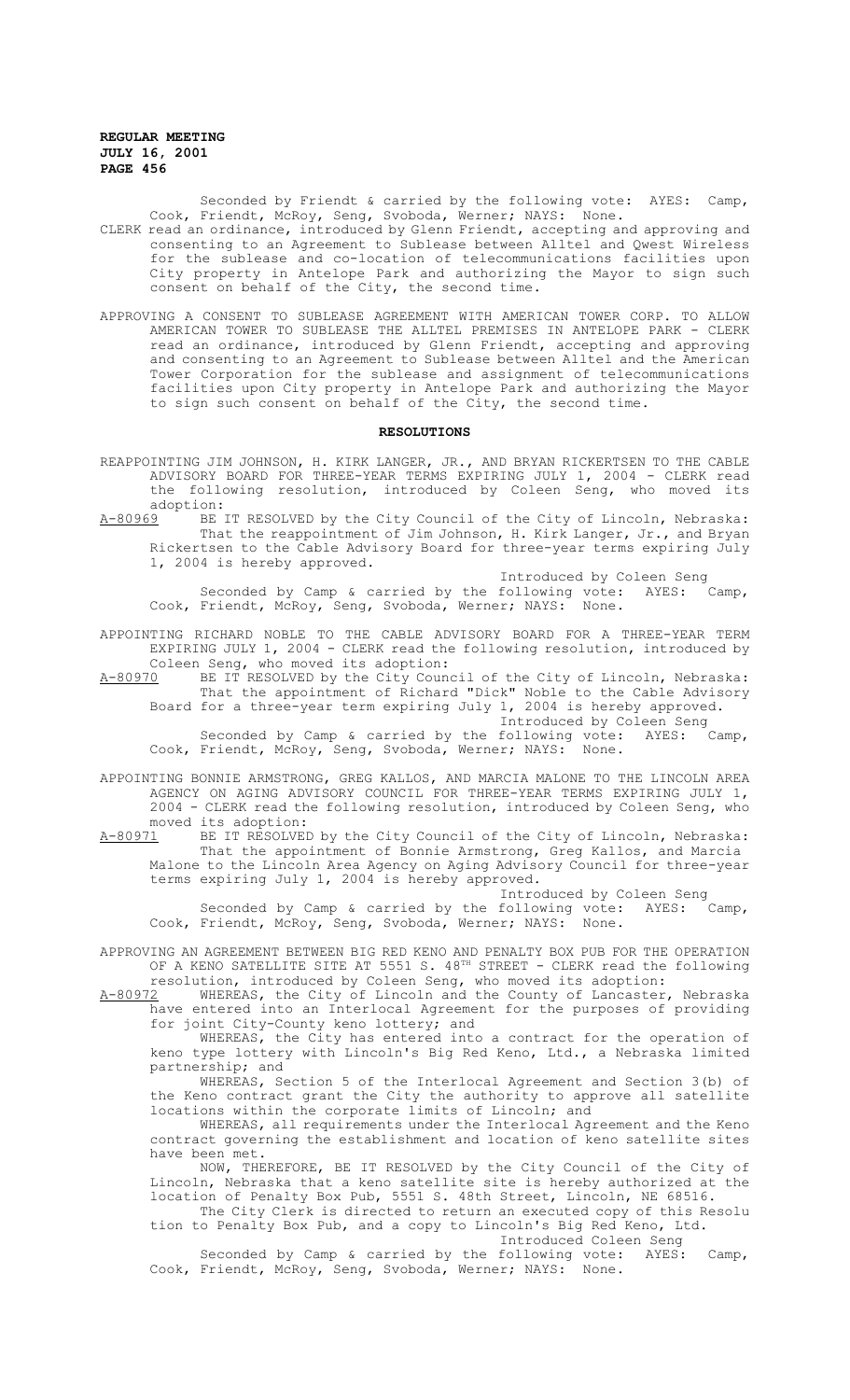ACCEPTING THE REPORT OF NEW AND PENDING CLAIMS AGAINST THE CITY AND APPROVING DISPOSITION OF CLAIMS SET FORTH THEREIN FOR THE PERIOD OF JUNE 16-31, 2001 - CLERK read the following resolution, introduced by Coleen Seng, who moved its adoption:<br>A-80973 BE IT RESOLVEI

A-80973 BE IT RESOLVED by the City Council of the City of Lincoln, Nebraska: That the claims listed in the attached report, marked as Exhibit "A", dated June 2, 2001, of various new and pending tort claims filed against the City of Lincoln with the Office of the City Attorney or the Office of the City Clerk, as well as claims which have been disposed of, are hereby received as required by Neb. Rev. Stat. § 13-905 (Reissue 1997). The dispositions of claims by the Office of the City Attorney, as shown by the attached report, are hereby approved:

| ________                      |        |                  |         |
|-------------------------------|--------|------------------|---------|
| DENIED                        |        | ALLOWED          |         |
| Dennis M. Reed \$1,000,000.00 |        | Mary Haake       | \$25.00 |
| Alan Griffin                  | 250.00 | Gary Abraham     | 300.00  |
| Neejaa Edmonds                | NAS*   | James K. Fogerty | 377.69  |

\*No Amount Specified

The City Attorney is hereby directed to mail to the various claimants listed herein a copy of this resolution which shows the final disposition of their claim.

Introduced by Coleen Seng Seconded by Camp & carried by the following vote: AYES: Camp, Cook, Friendt, McRoy, Seng, Svoboda, Werner; NAYS: None.

SPECIAL PERMIT 1918 - APPLICATION OF MIKE OLDERBAK TO PERMIT THE SALE OF ALCOHOLIC BEVERAGES FOR CONSUMPTION OFF THE PREMISES AT 338 N.  $27^{\text{th}}$  STREET - PRIOR to reading:

CAMP Moved to amend Line 3 to read 338 N. 27th Street for clarification. Seconded by Seng & carried by the following vote: AYES: Camp, Cook, Friendt, McRoy, Seng, Svoboda, Werner; NAYS: None.

CLERK read the following resolution, introduced by Coleen Seng, who moved its adoption:<br>A-80974 WHEREAS

WHEREAS, Mike Olderbak has submitted an application designated as Special Permit No. 1918 for authority to sell alcoholic beverages for consumption off the premises at Kabredlo's at 228 338 North 27th Street,

legally described as: Lot 14, Block 4, Sunnyside Addition, located in the Southwest Quarter of Section 19, Township 10 North, Range 7 East, Lincoln, Lancaster County, Nebraska, with the proposed premises for liquor sales being further described as:

Beginning at a point 30 feet from the southeast property corner of Lot 14, proceeding west 60.3 feet, north 41.3 feet, east 60.3 feet, and south 41.3 feet, such premises being a convenience store.

WHEREAS, the real property adjacent to the area included within the site plan for this permit to sell alcoholic beverages for consumption off the premises will not be adversely affected; and

WHEREAS, said site plan together with the terms and conditions hereinafter set forth are consistent with the intent and purpose of Title 27 of the Lincoln Municipal Code to promote the public health, safety, and general welfare.

NOW, THEREFORE, BE IT RESOLVED by the City Council of the City of Lincoln, Nebraska:

That the application of Mike Olderbak, hereinafter referred to as "Permittee", to sell alcoholic beverages for consumption off the premises on property legally described above be and the same is hereby granted under the provisions of Section 27.63.685 of the Lincoln Municipal Code upon condition that operation of said licensed premises be in strict compliance with said application, the site plan, and the following additional express terms, conditions, and requirements:

1. This permit approves the sale of alcoholic beverages for consumption off the premises at the establishment located at 338 North 27th  $\overline{\text{Street}}$ . The

requirements of Section 27.63.685(c) of the Lincoln Municipal Code which requires a distance of 100 feet from a residential district is hereby waived upon condition that the adverse effects of the reduction in distance is mitigated through landscaping, screening, or other methods approved by the Planning Director.

3. Before commencing sales of alcoholic beverages, the applicant shall submit five copies of a revised site plan showing a parking lot which meets parking lot and screening design standards and provides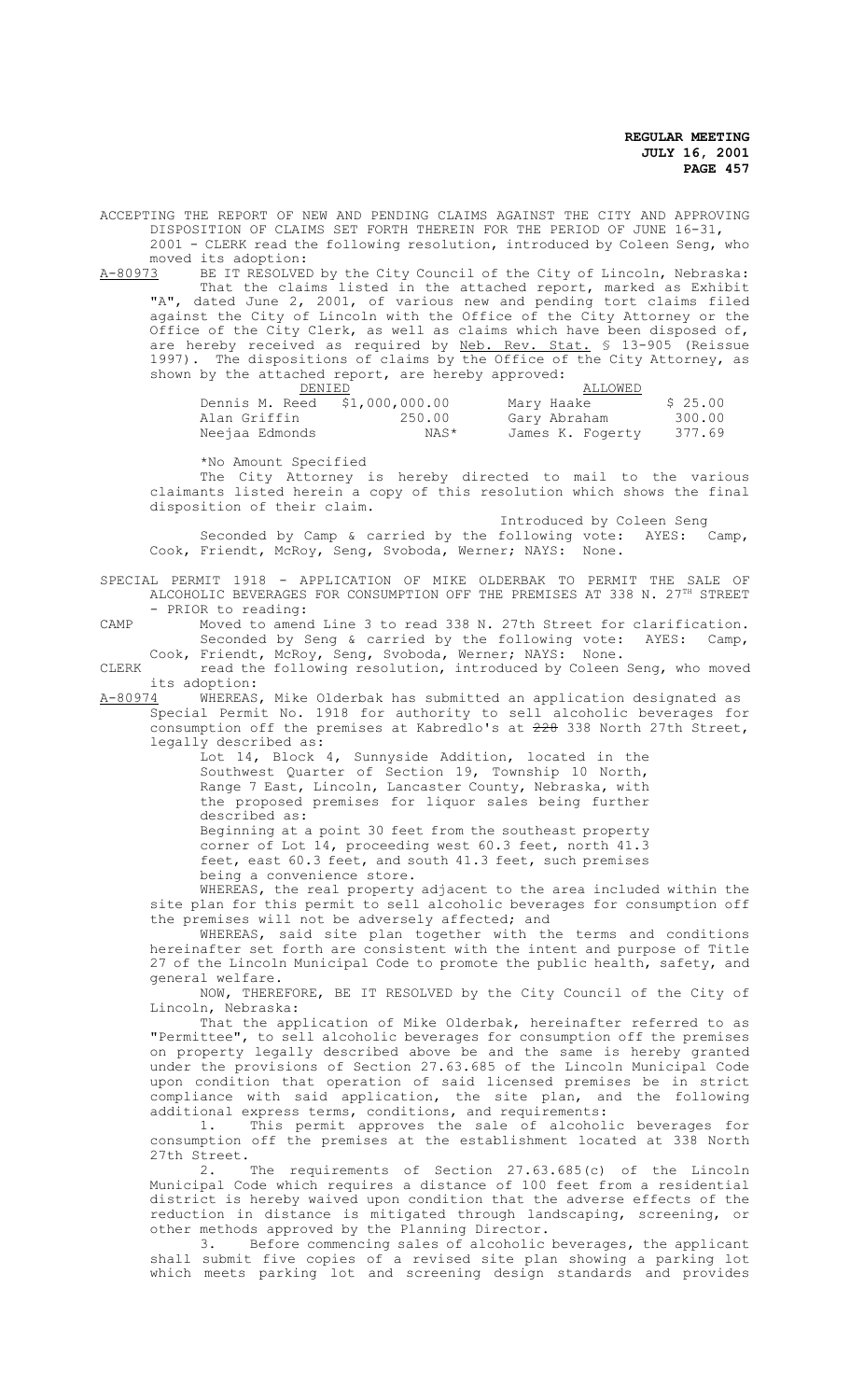circulation for delivery trucks.<br>4. The site plan accompa

The site plan accompanying this permit shall be the basis for all interpretations of setbacks, yards, location of parking and circulation elements, and similar matters.

5. The terms, conditions, and requirements of this resolution shall be binding and obligatory upon the Permittee, his successors, and assigns. The building official shall report violations to the City Council which may revoke the special permit or take such other action as may be necessary to gain compliance.

6. Construction plans must conform to the approved plans.<br>7. The Permittee shall sign and return the City's letter

The Permittee shall sign and return the City's letter of acceptance to the City Clerk within 30 days following approval of the special permit, provided, however, said 30-day period may be extended up to six months by administrative amendment. The City Clerk shall file a copy of the resolution approving the special permit and the letter of acceptance with the Register of Deeds, filing fees therefor to be paid in advance by the Permittee.

Introduced by Coleen Seng<br>following vote: AYES: Camp, Seconded by Camp & carried by the following vote: AYES: Camp, Friendt, Svoboda, Werner; NAYS: Cook, McRoy, Seng.

SPECIAL PERMIT 692K - APPLICATION OF TABITHA, INC. TO AMEND THE TABITHA NEW COMMUNITY COMMUNITY UNIT PLAN TO PERMIT THE CONVERSION OF 28 ELDERLY OR RETIREMENT DWELLING UNITS TO ASSISTED LIVING FACILITIES ON PROPERTY LOCATED AT SEA MOUNTAIN ROAD AND FOLKWAYS BLVD. **-** CLERK read the following resolution, introduced by Coleen Seng, who moved its adoption:

A-80975 MHEREAS, Tabitha, Inc. has submitted an application designated as Special Permit No. 692K for authority to amend the Tabitha New Community community unit plan to permit the conversion of 28 elderly or retirement dwelling units to assisted living facilities on property located at Sea Mountain Road and Folkways Blvd., and legally described to wit:

Lot 1, Block 2 of Tabitha New Community 2nd Addition,

located in the Northeast Quarter of Section 1, Township 10 North, Range 6 East of the 6th P.M., Lincoln, Lancaster County, Nebraska; and

WHEREAS, the real property adjacent to the area included within said community unit plan will not be adversely affected by such amendment; and WHEREAS, said site plan together with the terms and conditions hereinafter set forth are consistent with the intent and purpose of Title 27 of the Lincoln Municipal Code to promote the public health, safety, and general welfare.

NOW, THEREFORE, BE IT RESOLVED by the City Council of the City of Lincoln, Nebraska:

That the application of Tabitha, Inc., hereinafter referred to as "Permittee", to amend the Tabitha New Community community unit plan to permit the conversion of 28 elderly or retirement dwelling units to assisted living facilities on the above-described property be and the same is hereby granted under the provisions of Section 27.63.320 and Chapter 27.65 of the Lincoln Municipal Code upon condition that construction and operation of such assisted living facilities be in strict compliance with said application, the site plan, and the following additional express terms, conditions, and requirements:<br>1. This permit approves 28 d

This permit approves 28 domiciliary care units and 72 units of elderly or retirement housing on Lot 1, Block 2, Tabitha New Community 2nd Addition within the Tabitha New Community CUP.<br>2. Before receiving building permits:

2. Before receiving building permits:

a. The Permittee must submit and receive approval of a permanent reproducible final plan, and five copies, as approved by the City Council.

b. The construction plans must conform to the approved plans.

3. Before occupying the domiciliary care units all development and construction must be completed in conformance with the approved plans.

4. All privately-owned improvements must be permanently maintained by the owner or an appropriately established homeowners association approved by the City Attorney.

5. The site plan approved by this permit shall be the basis for all interpretations of setbacks, yards, locations of buildings, location of parking and circulation elements, and similar matters.

6. The terms, conditions, and requirements of this resolution shall be binding and obligatory upon the Permittee, its successors, and assigns. The building official shall report violations to the City Council which may revoke the special permit or take such other action as may be necessary to gain compliance.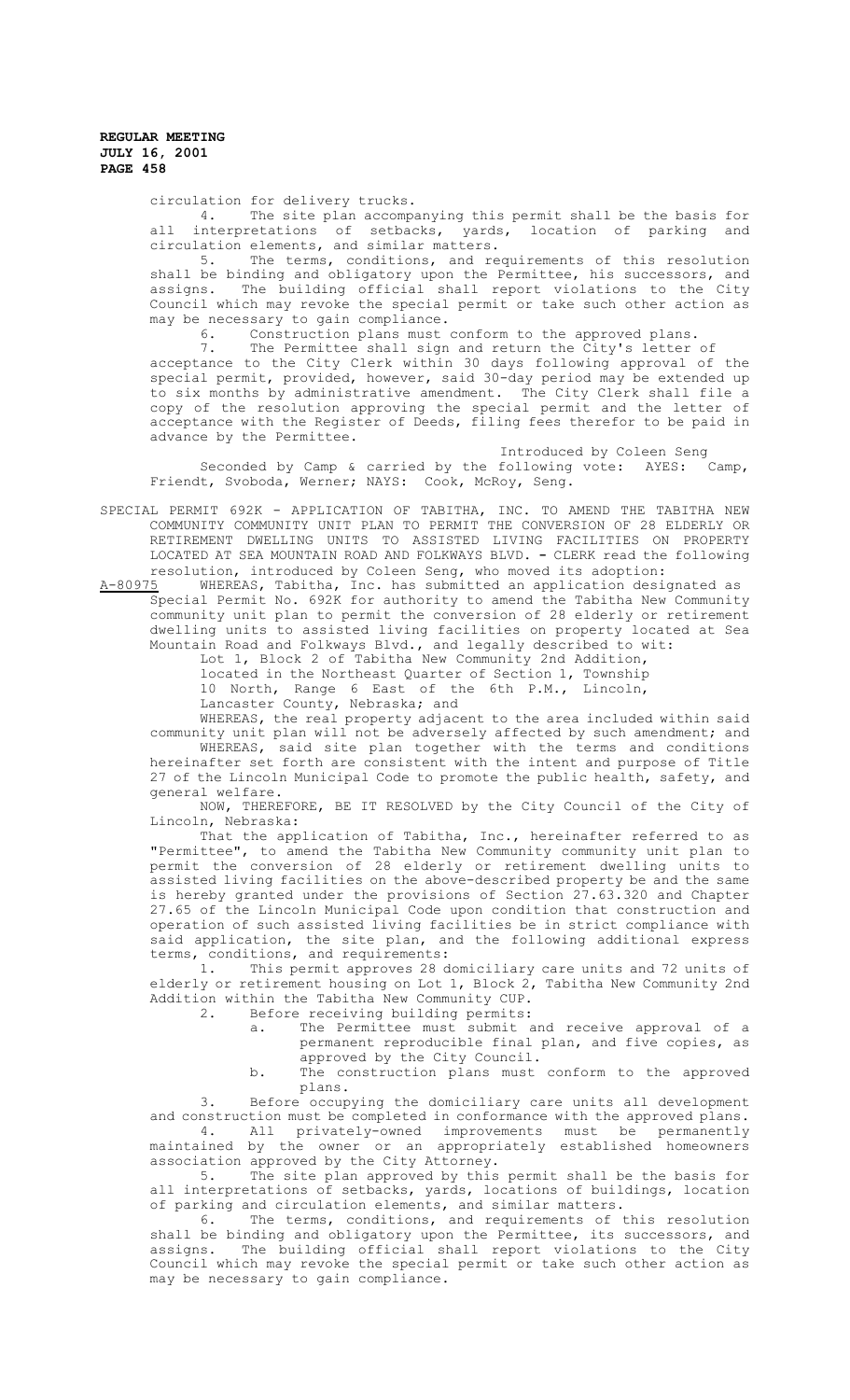7. The Permittee shall sign and return the City's letter of acceptance to the City Clerk within 30 days following approval of the special permit, provided, however, said 30-day period may be extended up to six months by administrative amendment. The City Clerk shall file a copy of the resolution approving the special permit and the letter of acceptance with the Register of Deeds, filing fees therefor to be paid in advance by the Permittee.<br>8. Adoption of

Adoption of this resolution voids, repeals, and rescinds Special Permit No. 692 adopted by Resolution No. A-61683 on March 24, 1975 with respect to Lot 1, Block 2, Tabitha New Community 2nd Addition.

9. The site plan as approved with this resolution voids and supersedes all previously approved site plans, however, all resolutions approving previous permits (Special Permit Nos. 692D, 692E, 692F, 692G, 692H, 692I, and 692J) remain in force unless specifically amended by this resolution.

Introduced by Coleen Seng

Seconded by Camp & carried by the following vote: AYES: Camp, Cook, Friendt, McRoy, Seng, Svoboda, Werner; NAYS: None.

SPECIAL PERMIT 1832 - APP. OF GEORGE & KATHY MECHLING TO DEVELOP WILDERNESS PARK ESTATES C.U.P. CONSISTING OF 19 DWELLING UNITS ON PROPERTY GENERALLY LOCATED AT S. 14TH ST. & MOCKINGBIRD LANE - PRIOR to reading:

COOK Moved to Amend Bill OOR-309.

After discussion

COOK Withdrew motion.<br>CLERK Read the followi

Read the following resolution, introduced by Coleen Seng, who moved for its adoption:<br>A-80976 WHEREAS, Geo

WHEREAS, George and Kathy Mechling have submitted an

application designated as Special Permit No. 1832 for authority to develop Wilderness Park Estates Community Unit Plan consisting of 19 dwelling units on property located at Mockingbird Lane and south 14th Street, and legally described to wit:

Lots 14, 19, 20, 21, 57, and 58 Irregular Tracts, located in the South Half of Section 14, Township 9 North, Range 6 East of the 6th P.M., Lancaster County, Nebraska, and more particularly described by metes and bounds as follows:

Referring to the South Quarter corner of Section 14, Township 9 North, Range 6 East of the 6th P.M., Lancaster County, Nebraska (found 5/8" rebar with 2" aluminum cap); thence south 89 degrees 58 minutes 00 seconds east (an assumed bearing) and on the south line of the Southeast Quarter of said Section 14, a distance of 28.54 feet to the southwesterly corner (set 5/8" rebar) of Lot 19 Irregular Tract of said Section 14, and also said point is on the easterly right-of-way line of Burlington Northern Santa Fe Railway and the point of beginning; thence north 26 degrees 21 minutes 43 seconds west, and on the westerly line of Lots 19 and 14, Irregular Tracts of said Section 14 or the easterly right-of-way line of said Burlington Northern Santa Fe Railway, a distance of 76.10 feet to the point of nontangent curvature (set 5/8" rebar); thence on a curve to the left, and on the westerly line of Lot 14 and 21 Irregular Tracts of said Section 14 or the easterly right-of-way line of said Burlington Northern Santa Fe Railway, having a radius of 1854.57 feet, an a arc length of 475.96 feet, and a central angle of 14 degrees 42 minutes 16 seconds, with a chord bearing of north 17 degrees 19 minutes 36 seconds west, a chord distance of 474.65 feet to the point of non-tangent compound curvature (set 5/8" rebar); thence on a curve to the left, and on the westerly line of Lot 21, Irregular Tract of said Section 14 or the easterly right-of-way line of said Burlington Northern Santa Fe Railway, having a radius of 3760.24 feet, an arc length of 297.68 feet, and a central angle of 04 degrees 32 minutes 09 seconds, with a chord bearing of north 04 degrees 06 minutes 50 seconds west, a chord distance of 297.60 feet to the northwesterly corner (found 1" Iron Pipe) of Lot 21 or the southwesterly corner of Lot 23 Irregular Tracts of said Section 14; thence south 89 degrees 55 minutes 50 seconds east, and on the northerly line of Lots 21 and 20 or the southerly line of Lots 25 and 23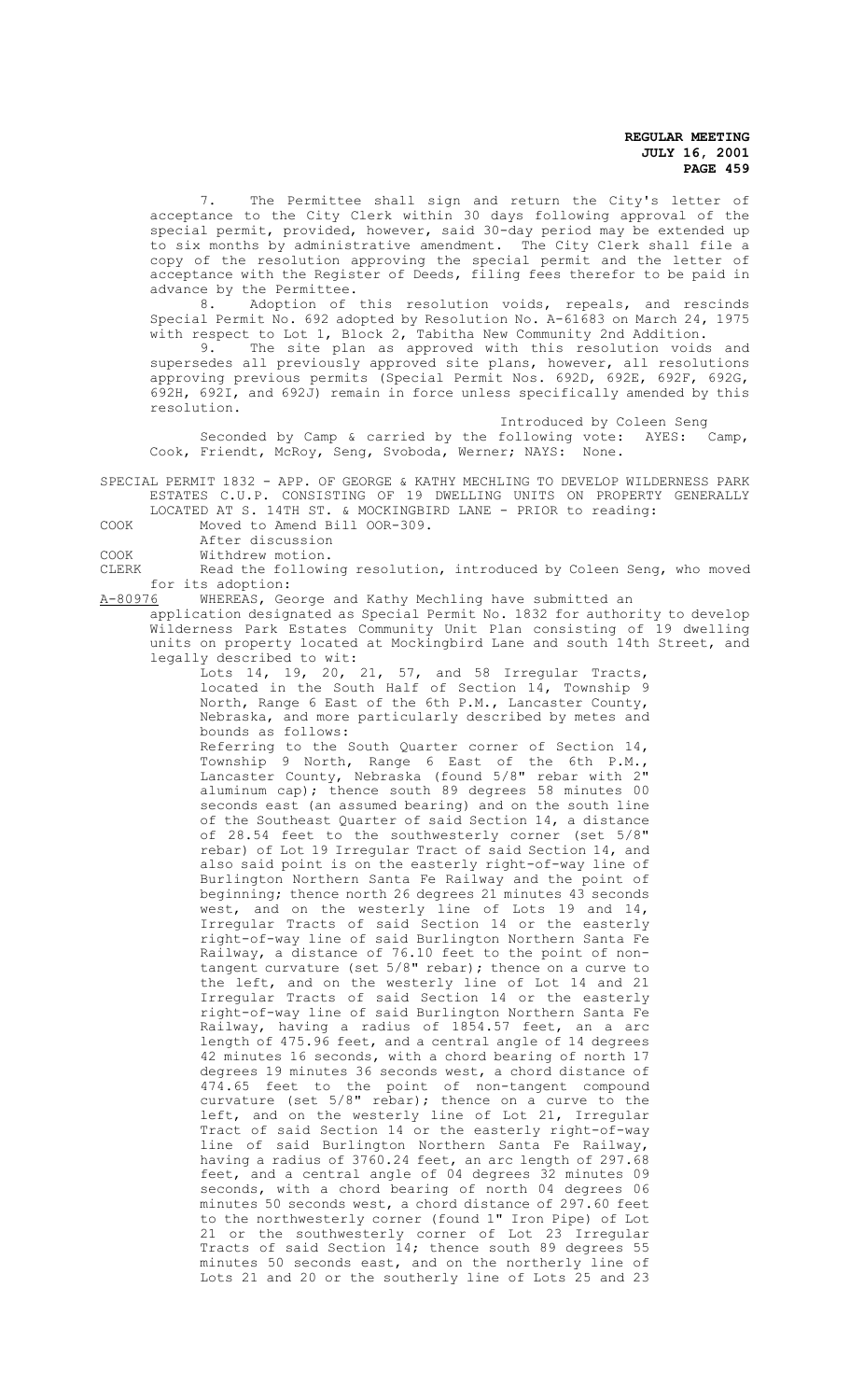Irregular Tracts of said Section 14, a distance of 332.77 feet to the northeasterly corner (found 1" iron pipe) of Lot 20 Irregular Tract of said Section 14; thence south 00 degrees 28 minutes 16 seconds east, and on the easterly line of Lot 20 Irregular Tract or the westerly line of Lot 25 Irregular Tract of said Section 14, a distance of 110.48 feet to the northwesterly corner (found 1" iron pipe) of Lot 58 Irregular Tract or the south-southwesterly corner of Lot 25 Irregular Tract of said Section 14; thence south 89 degrees 55 minutes 43 seconds east, and on the northerly line of Lot 58 Irregular Tract or the southerly line of Lot 25 Irregular Tract of said Section14, a distance of 877.47 feet to the northeasterly corner (found 1" iron pipe) of Lot 58 Irregular Tract of said Section 14 or the northwesterly corner of Lazy Acres to the City of Lincoln, a replat of the east 1590.0 feet of Lot 24 Irregular Tract in the Southeast Quarter of Section 14, Township 9 North, Range 6 East of the 6th P.M., Lancaster County, Nebraska; thence south 00 degrees 09 minutes 12 seconds east, and on the easterly line of Lots 57 and 58 Irregular Tracts of said Section 14 or the westerly line of said Lazy Acres, a distance of 706.76 feet to the southeasterly corner (set 5/8" rebar) of Lot 58 Irregular Tract of said Section 14 and also said point is on the south line of the Southeast Quarter of said Section 14; thence north 89 degrees 58 minutes 00 seconds west, and on the south line of the Southeast Quarter and Lot 58 Irregular Tract of said Section 14, a distance of 1016.54 feet to the point of beginning and containing a calculated area of 842,261.01 square feet or 19.336 acres, more or less;

WHEREAS, the real property adjacent to the area included within the site plan for this community unit plan will not be adversely affected; and

WHEREAS, said site plan together with the terms and conditions hereinafter set forth are consistent with the intent and purpose of Title 27 of the Lincoln Municipal Code to promote the public health, safety, and general welfare.

NOW, THEREFORE, BE IT RESOLVED by the City Council of the City of Lincoln, Nebraska:

That the application of George and Kathy Mechling, hereinafter referred to as "Permittee", to develop Wilderness Park Estates Community Unit Plan, on the property legally described above, be and the same is hereby granted under the provisions of Section 27.63.320 and Chapter 27.65 of the Lincoln Municipal Code upon condition that construction and operation of said community unit plan be in strict compliance with said application, the site plan, and the following additional express terms, conditions, and requirements:<br>1. This permit appro-

1. This permit approves a total of 19 dwelling units.<br>2. Before receiving building permits the Permittee mus

Before receiving building permits the Permittee must submit a permanent reproducible final site plan as approved.

3. Before occupying this development all development and construction must conform to the approved plans.<br>4. The site plan approved by this permi

The site plan approved by this permit shall be the basis for all interpretations of setbacks, yards, locations of buildings, location of parking and circulation elements, and similar matters.

5. The terms, conditions, and requirements of this resolution shall be binding and obligatory upon the Permittee, their successors, and assigns. The building official shall report violations to the City Council which may revoke the special permit or take such other action as may be necessary to gain compliance.

Permittee shall sign and return the City's letter of acceptance to the City Clerk within 30 days following approval of the special permit, provided, however, said 30-day period may be extended up to six months by administrative amendment. The City Clerk shall file a copy of the resolution approving the special permit and the letter of acceptance with the Register of Deeds, filing fees therefor to be paid in advance by the Permittee.

# Introduced by Coleen Seng<br>following vote: AYES: Camp,

Seconded by Cook & carried by the following vote: AYES: Camp, Cook, Friendt, McRoy, Seng, Svoboda, Werner; NAYS: None.

ACCEPTING & APPROVING THE PRE. PLAT OF WILDERNESS PARK ESTATES INCLUDING WAIVERS FOR CURB & GUTTERS, SIDEWALKS, STORMWATER DETENTION, & STREET TREES, ON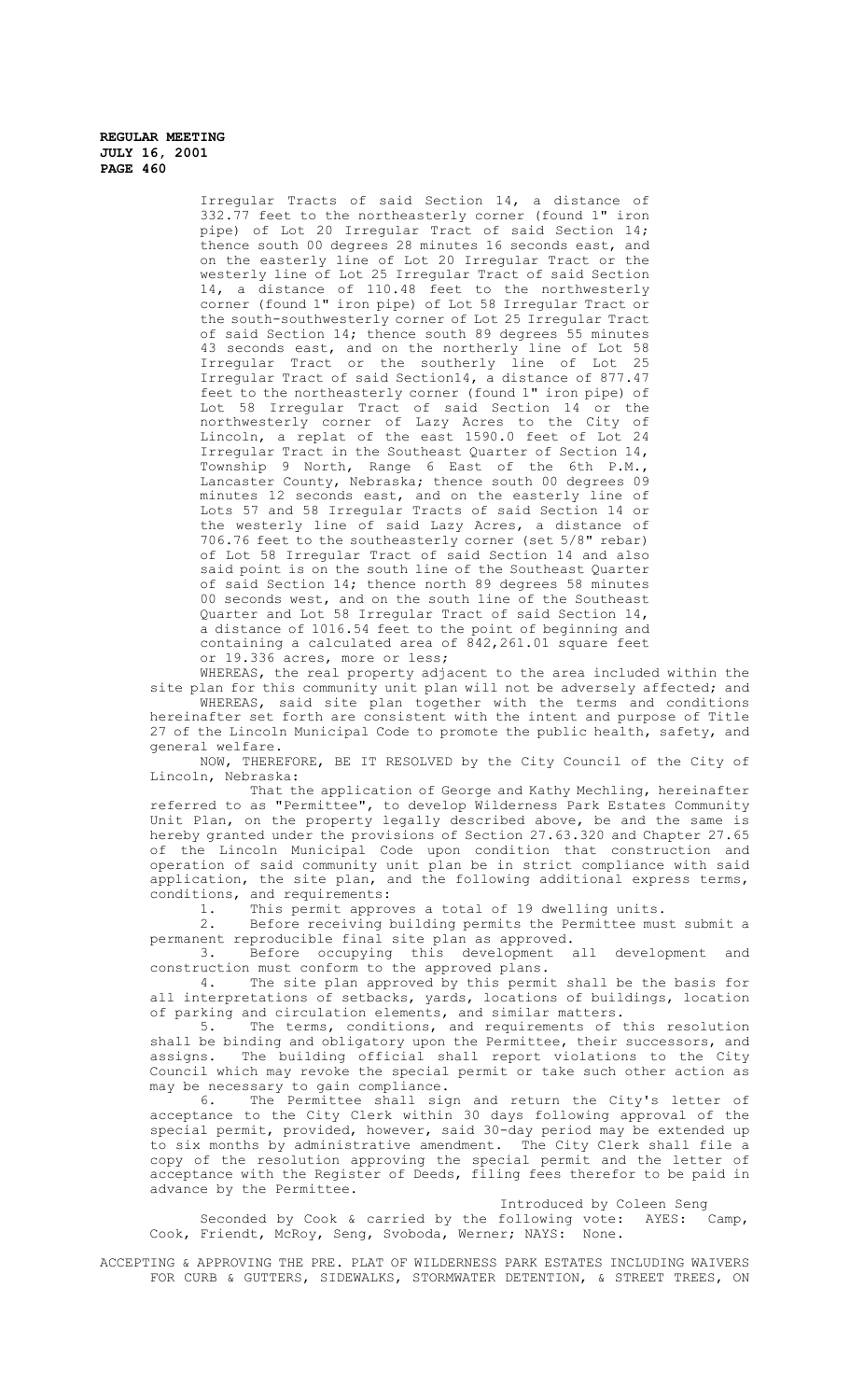PROPERTY GENERALLY LOCATED WEST OF S. 14TH ST. & MOCKINGBIRD LANE - CLERK read the following resolution, introduced by Coleen Seng, who moved its

adoption:<br>A-80977 WHE WHEREAS, George and Kathy Mechling have submitted the preliminary plat of **WILDERNESS PARK ESTATES** for acceptance and approval; and

WHEREAS, the Lincoln City - Lancaster County Planning Commission has reviewed said preliminary plat and made recommendations as contained in the letter dated May 5, 2000, which is attached hereto as Exhibit "A". NOW, THEREFORE, BE IT RESOLVED by the City Council of the City of Lincoln, Nebraska:

That the preliminary plat of **WILDERNESS PARK ESTATES**, located west of South 14th Street and Mockingbird Lane as submitted by **George and Kathy Mechling** is hereby accepted and approved, subject to the terms and conditions set forth in Exhibit "A", which is attached hereto and made a part of this resolution as though fully set forth verbatim.

BE IT FURTHER RESOLVED that the City Council finds that the tract to be subdivided is surrounded by such development or unusual conditions that strict application of the subdivision requirements would result in actual difficulties or substantial hardship and the following modifications to the subdivision requirements are therefore approved:

1. The requirement of Section 26.27.010 of the Land Subdivision Ordinance requiring curb and gutters is hereby waived.

2. The requirement of Section 26.27.020 of the Lincoln Municipal Code that concrete sidewalks be constructed to the specifications set forth in Chapter 14.80 of the Lincoln Municipal Code is hereby waived to allow a crushed rock path on one side of the street.

3. The requirements of Section 26.23.105 of the Lincoln Municipal Code and the Storm Water Drainage Design Standards for on-site storm water detention are hereby waived.

Introduced by Coleen Seng

Seconded by Camp & carried by the following vote: AYES: Camp, Cook, Friendt, McRoy, Seng, Svoboda, Werner; NAYS: None.

Accepting and approving the preliminary plat of Hawkswood Estates for 27 lots and waivers for street lighting intervals, roadway approach grades, sidewalks, curb & gutter, location of water and sewer mains, storm water requirements, transfer of sanitary sewer basins, block lengths, and length of permanent dead end streets, on property generally located south and west of South 70th Street and Old Cheney Road *-* PRIOR to reading:

SENG Moved to amend Bill No. 01R-171 in the following manner:

1. On page 1, between lines 15 and 16, add another clause to read as follows:

BE IT FURTHER RESOLVED that Exhibit "A" be amended by adding a new condition 3.4 to read as follows:<br>3.4 Subdivider shall

revise the preliminary plat to add a note stating that Lots 17, 20, 21 and 22, Block 2, which are shown as fronting upon and taking access to Stevens Creek Road as shown and located in the preliminary plat of Fairchild Estates shall not be final platted as buildable lots until such time as said portion of Stevens Ridge Road is dedicated as a public street.<br>Seconded by Cook & carried by the following vote: AYES: Camp,

Seconded by Cook & carried by the following vote: AYES: Camp, Cook, Friendt, McRoy, Seng, Svoboda, Werner; NAYS: None.

CLERK Read the following resolution, introduced by Glenn Friendt, who

moved its adoption:

A-80979 WHEREAS, **Robert Beck, Kit Dimon, Diane Oldfather, Zane and Ethel Fairchild, Alan Embury, Vincent and Janice Goracke, and Herbert and Barbara Griess** have submitted the preliminary plat of **HAWKSWOOD ESTATES** for acceptance and approval; and

WHEREAS, the Lincoln City - Lancaster County Planning Commission has reviewed said preliminary plat and made recommendations as contained in the letter dated March 23, 2001, which is attached hereto as Exhibit "A". NOW, THEREFORE, BE IT RESOLVED by the City Council of the City of Lincoln, Nebraska:

That the preliminary plat of **HAWKSWOOD ESTATES**, located south and west of S. 70th Street and Old Cheney Road as submitted by **Robert Beck, Kit Dimon, Diane Oldfather, Zane and Ethel Fairchild, Alan Embury, Vincent and Janice Goracke, and Herbert and Barbara Griess** is hereby accepted and approved, subject to the terms and conditions set forth in Exhibit "A", which is attached hereto and made a part of this resolution as though fully set forth verbatim.

3.4 Subdivider shall revise the preliminary plat to add a note stating that Lots 17, 20, 21 and 22, Block 2, which are shown as fronting upon and taking access to Stevens Creek Road as shown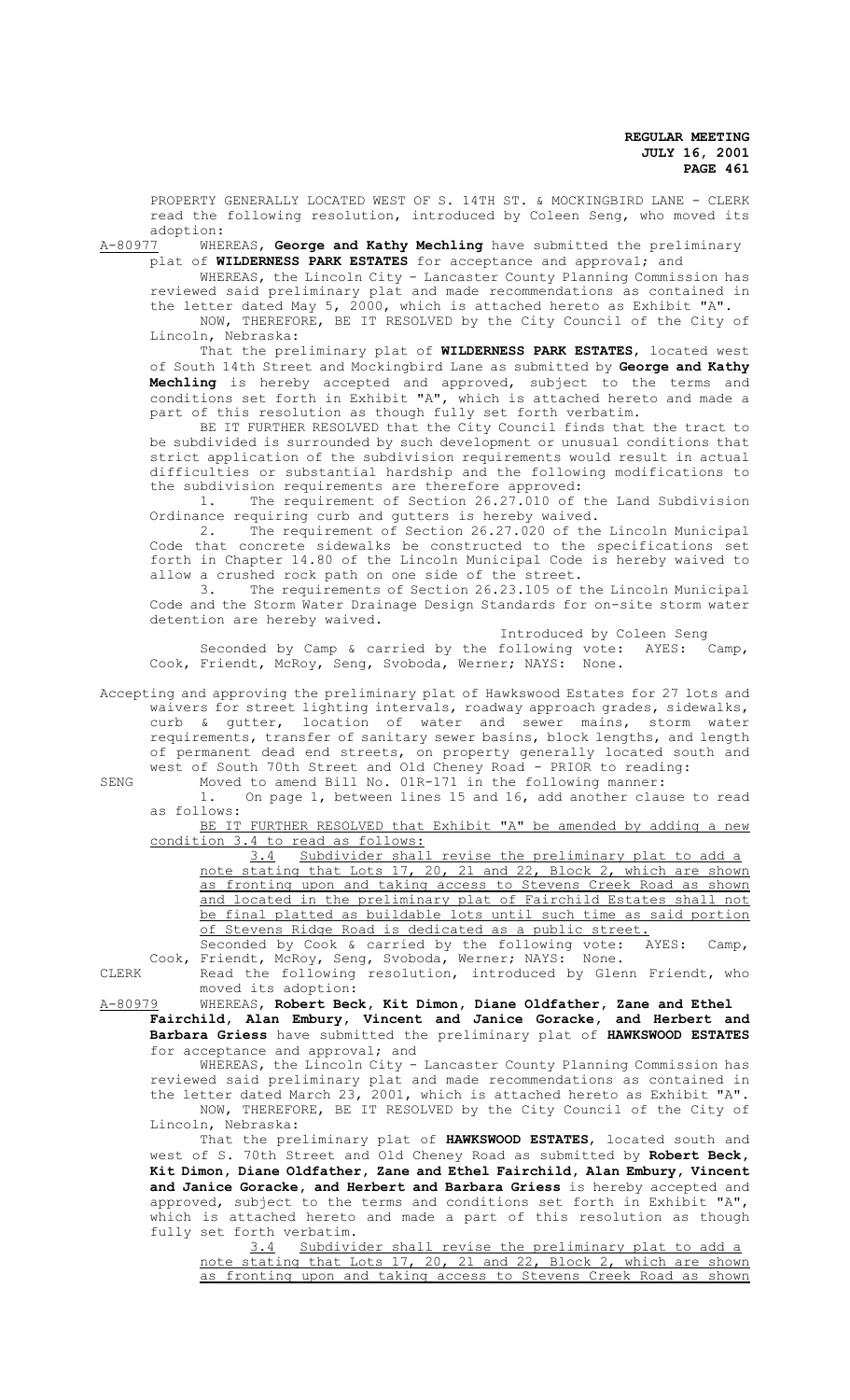> and located in the preliminary plat of Fairchild Estates shall not be final platted as buildable lots until such time as said portion of Stevens Ridge Road is dedicated as a public street.

BE IT FURTHER RESOLVED that the City Council finds that the tract to be subdivided is surrounded by such development or unusual conditions that strict application of the subdivision requirements would result in actual difficulties or substantial hardship and the following modifications to the subdivision requirements are therefore approved:<br>1. The requirement of the Design Standard:

The requirement of the Design Standards for street lights providing that street lights shall have a maximum interval spacing of 240' is waived to allow an interval spacing of 480 - 500'.

2. The requirement of the Design Standards for urban public streets providing that the vertical grade for roadway approaches shall not exceed 2% is waived to allow a 3% vertical grade separation.

3. The requirement of Section 26.27.020 of the Land Subdivision Ordinance providing that sidewalks be installed on both sides of all<br>streets within the subdivision is waived to allow sidewalks to be streets within the subdivision is waived to allow sidewalks installed only on one side of the interior streets within the subdivision.

4. The requirement of Section 26.27.010 of the Land Subdivision Ordinance providing that all streets within a subdivision shall be paved with curbs and gutters is waived to allow the streets to be paved with a rural roadway cross section.

5. The requirement of the Design Standards for water mains and sanitary sewers providing that all water mains and sanitary sewers be located 17 feet from center line of the street is waived to allow said water mains and sanitary sewers to be located 15.5 feet from the center line.

6. The requirement of the Design Standards for storm water drainage requiring that storm water be discharged through storm sewers is waived to allow roadside ditches to carry the storm water provided that the abutting property owners are responsible for maintenance of the roadway side ditches and culverts.

7. The requirement of the Design Standards for sanitary sewers prohibiting the transfer of sanitary sewage from one drainage basin into another basin is waived to allow such transfer, provided the depth of the sewer does not exceed 15'.<br>8. The requirement

The requirement of Section 26.23.130 of the Land Subdivision Ordinance providing that block lengths shall not exceed 1,320' between cross streets is waived for Stevens Ridge Road.

9. The requirement of Section 26.23.080 of the Land Subdivision Ordinance providing that dead end streets shall not be longer than 1,000 feet as measured from the centerline of the intersected street to the farthest point of the cul-de-sac is waived for dead end streets within the subdivision.

Introduced by Glenn Friendt Seconded by Werner & carried by the following vote: AYES: Camp, Cook, Friendt, McRoy, Seng, Svoboda, Werner; NAYS: None.

### **PETITIONS AND COMMUNICATIONS**

INFORMAL PETITION FOR SANITARY SEWER DISTRICT AT NORTHEAST CORNER OF NW 40TH & "O" STREETS, REQUESTED BY BOYD BATTERMAN - CLERK presented said petition which was referred to the Public Works Department.

REPORT OF UNL MICROBIOLOGIST FOR WATER TESTING FOR THE MONTH OF JUNE, 2001. -CLERK presented said report which was placed on file in the Office of the City Clerk. **(35-01)**

### **REPORTS OF CITY OFFICERS**

CLERK'S LETTER & MAYOR'S APPROVAL OF ORDINANCES & RESOLUTIONS PASSED ON JULY 2, 2001 - CLERK presented said report which was placed on file in the Office of the City Clerk. **(27-1)**

CLERK'S LETTER & MAYOR'S APPROVAL OF ORDINANCES & RESOLUTIONS PASSED ON JULY 9, 2001 - CLERK presented said report which was placed on file in the Office of the City Clerk. **(27-1)**

INVESTMENTS OF FUNDS - CLERK read the following resolution, introduced by Glenn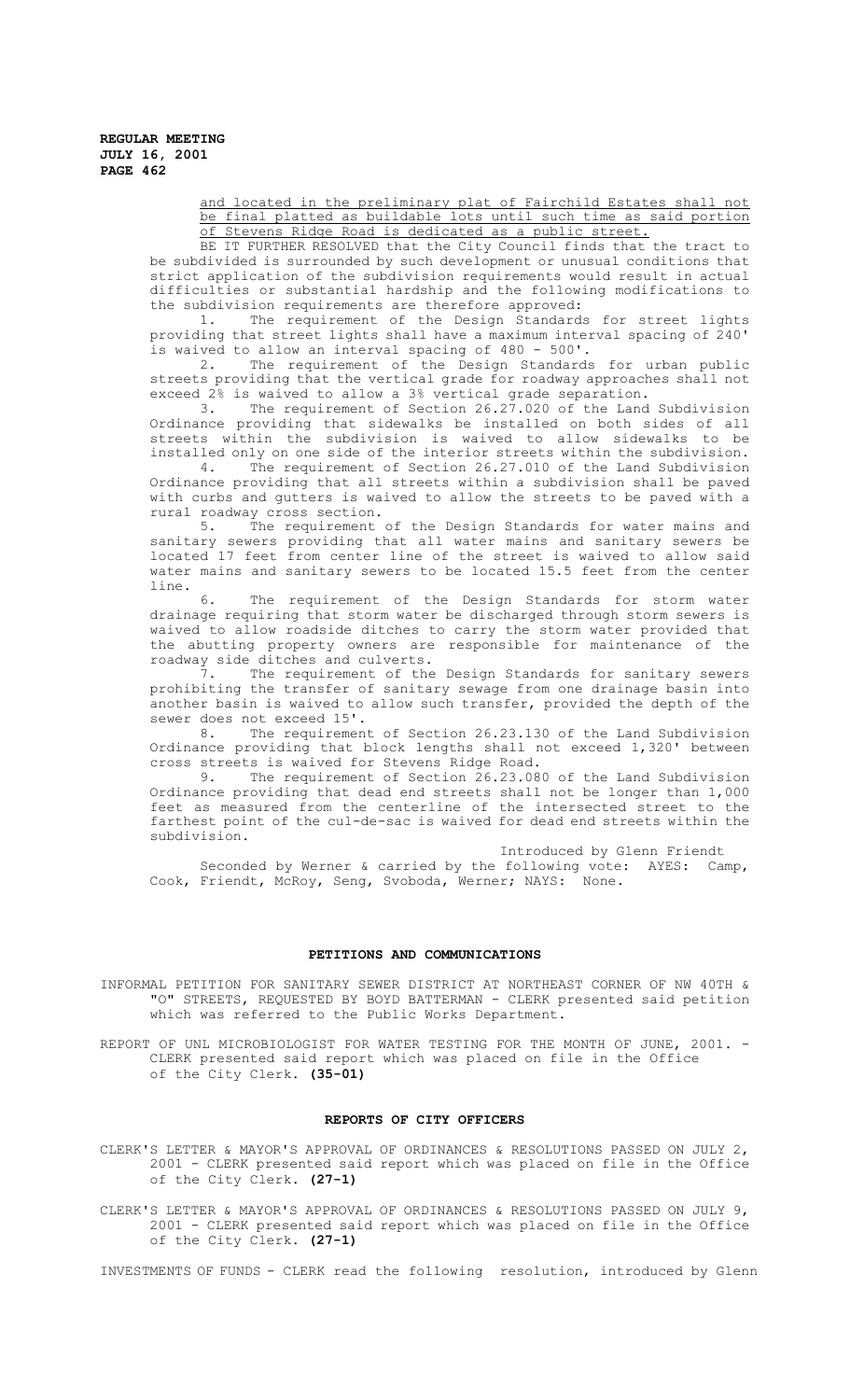Friendt, who moved its adoption: A-80978 BE IT HEREBY RESOLVED BY THE CITY COUNCIL of the City of Lincoln, Nebraska:

That the attached list of investments be confirmed and approved, and the City Treasurer is hereby directed to hold said investments until maturity unless otherwise directed by the City Council. (Investments from July 2 - July 6, 2001.)

Introduced by Coleen Seng

Seconded by Camp & carried by the following vote: AYES: Camp, Cook, Friendt, McRoy, Seng, Svoboda, Werner; NAYS: None.

REPORTS FROM CITY TREASURER OF TELECOMM. OCC. TAX FOR THE MONTH OF JUNE, 2001: Business Telecom, Inc.; Operator Communications, Inc. and One Call Communications, Inc. - CLERK presented said report which was placed on file in the Office of the City Clerk.

### **ORDINANCES - 1ST READING**

- CHANGE OF ZONE 3326 APPLICATION OF THOMASBROOK PROPERTIES FOR A CHANGE OF ZONE FROM R-3 RESIDENTIAL TO R-4 RESIDENTIAL ON PROPERTY GENERALLY LOCATED AT 60TH AND NORMAL BLVD. - CLERK read an ordinance, introduced by Coleen Seng, amending the Lincoln Zoning District Maps attached to an made a part of Title 27 of the Lincoln Municipal Code, as provided by Section 27.05.020 of the Lincoln Municipal Code, by changing the boundaries of the districts established and shown thereon, the first time.
- AMENDING CHAPTERS 5.34 AND 5.42 OF THE LINCOLN MUNICIPAL CODE RELATING TO PAWNBROKERS AND SECONDHAND JEWELRY AND WATCH DEALERS TO REQUIRE PAWNBROKER FORMS TO BE TYPEWRITTEN OR MACHINE PRINTED AND TO REQUIRE RECORDING OF SPECIFIC IDENTIFYING MARKS; TO ADD PAWNBROKER EMPLOYEE TO THOSE REQUIRED TO SUBMIT DAILY REPORTS TO THE CHIEF OF POLICE; TO REQUIRE SECONDHAND JEWELRY AND WATCH DEALER FORMS TO BE TYPEWRITTEN OR MACHINE PRINTED; TO CHANGE "RECORD OF TRANSACTIONS" TO "FORM FOR EACH TRANSACTION"; TO EXTEND THE TIME OF RETENTION OF SECONDHAND JEWELRY OR SECONDHAND WATCHES PURCHASED BY A DEALER FROM 72 HOURS TO 14 DAYS; AND TO MAKE REQUIREMENTS FOR PURCHASING SECONDHAND JEWELRY CONSISTENT WITH REQUIREMENTS FOR PAWNING GOODS - CLERK read an ordinance, introduced by Coleen Seng, amending Chapters 5.34 and 5.42 of the Lincoln Municipal Code relating to Pawnbrokers and Secondhand Jewelry and Watch Dealers, respectively, by amending Section 5.34.050 to require pawnbroker forms to be typewritten or machine printed and to require recording of specific identifying marks; amending Section 5.34.060 to add pawnbroker employee to those required to submit daily reports to the Chief of Police; amending Section 5.42.070 to require secondhand jewelry and watch dealer forms to be typewritten or machine printed; amending Section 5.42.0808 to change the phrase "record of transactions" to "form for each transaction"; amending Section 5.42.100 to extend the time of retention of secondhand jewelry or secondhand watches purchased by a dealer from 72 hours to 14 days; amending Section 5.42.110 to make requirements for purchasing secondhand jewelry consistent with requirements for pawning goods; and repealing Sections 5.34.050, 5.34.060, 5.42.070, 5.42.080, 5.42.100 and 5.42.110 of the Lincoln Municipal Code as hitherto exiting, the first time.
- AUTHORIZING THE ISSUANCE AND SALE OF LINCOLN ELECTRIC SYSTEM REVENUE BONDS CLERK read an ordinance, introduced by Coleen Seng, authorizing the issuance and sale of Lincoln Electric System Revenue Bonds, the first time.
- AUTHORIZING THE ISSUANCE OF LINCOLN ELECTRIC SYSTEM REVENUE BONDS, SERIES 2001 IN THE AGGREGATE PRINCIPAL AMOUNT OF NOT TO EXCEED \$175,000,000 AND TAXABLE LINCOLN ELECTRIC SYSTEM NOTES, SERIES 2001 IN THE AGGREGATE PRINCIPAL AMOUNT OF NOT TO EXCEED \$45,000,000 - CLERK read an ordinance, introduced by Coleen Seng, authorizing the issuance of Lincoln Electric System Revenue Bonds, Series 2001 in the aggregate principal amount of not to exceed \$175,000,00 and taxable Lincoln Electric System notes, Series 2001 in the aggregate principal amount of not to exceed \$45,000,000, the first time.
- AMENDING ORDINANCE NOS. 16564, 16792, 16800, AND 17681 RELATING TO THE ISSUANCE OF LINCOLN ELECTRIC SYSTEM REVENUE COMMERCIAL PAPER NOTES PROVIDING FOR THE RELATIVE PRIORITY OF SUCH NOTES AND THE ISSUANCE OF TAXABLE COMMERCIAL PAPER NOTES - CLERK read and ordinance, introduced by Coleen Seng, amending Ordinance Nos. 16564, 16792, 16800 and 17681 relating to the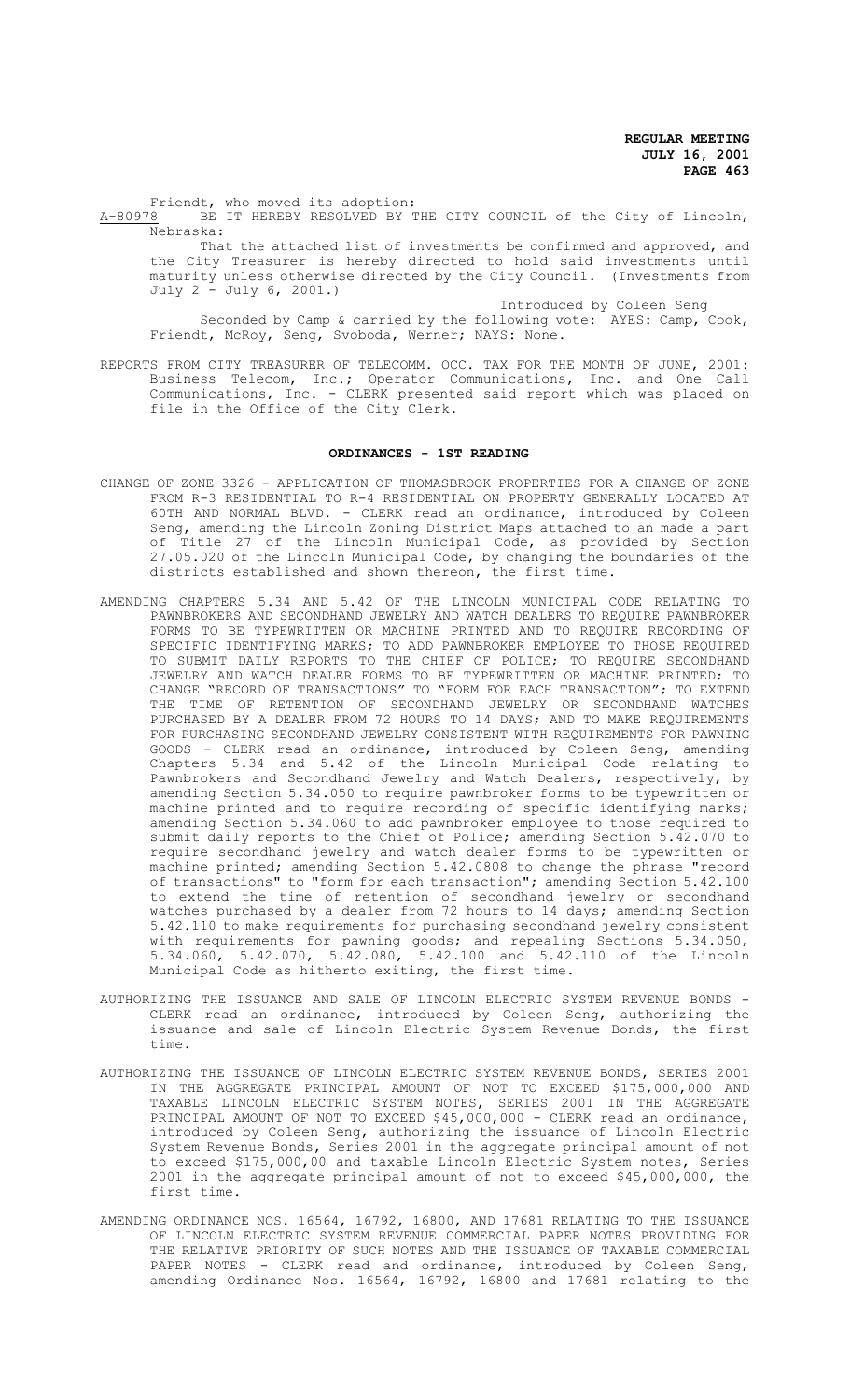issuance of Lincoln Electric System Revenue Commercial Paper Notes providing for the relative priority of such notes and the issuance of taxable commercial paper notes, the first time.

### **ORDINANCES - 3RD READING**

AMENDING THE CORPORATE LIMITS OF THE CITY BY ANNEXING APPROX. 45 ACRES OF PROPERTY GENERALLY LOCATED AT S. 14TH ST. & MOCKINGBIRD LANE NORTH -PRIOR TO READING:

SENG Moved to accept Substitute Ordinance that reads as follows: AN ORDINANCE amending Section 5 of Ordinance No. 8730, passed May 17, 1965, as last amended by Section 1 of Ordinance No. 17869 (Bill No. 01- 97) passed June 25, 2001, prescribing and defining the corporate limits of the City of Lincoln, Nebraska; and repealing Section 5 of Ordinance No. 8730, passed May 17, 1965, as last amended by Section 1 of Ordinance No. 17869 (Bill No. 01-97), passed June 25, 2001, as hitherto existing. Seconded by Camp & carried by the following vote: AYES: Camp,

Cook, Friendt, McRoy, Seng, Svoboda, Werner; NAYS: None. SENG Moved to pass the ordinance as amended. Seconded by Camp & carried by the following vote: AYES: Camp, Cook, Friendt, McRoy, Seng, Svoboda, Werner; NAYS: None.

The ordinance, being numbered **17876**, is recorded in Ordinance Book 24, Page

VACATING A PORTION OF PINE LAKE RD. FROM THE WEST LINE OF LAZY ACRES SUBDIVI-SION WEST TO THE RAILROAD RIGHT-OF-WAY, GENERALLY LOCATED WEST OF S. 14TH ST. & PINE LAKE RD. - CLERK read and ordinance, introduced by Annette McRoy, vacating Pine Lake Road from the west line of Lazy Acres Subdivision west to the railroad right-of-way, and retaining title thereto in the City of Lincoln, Lancaster County, Nebraska.

COOK Moved to pass the ordinance as read. Seconded by Seng & carried by the following vote: AYES: Camp, Cook, Friendt, McRoy, Seng, Svoboda, Werner; NAYS: None.

The ordinance, being numbered **17877**, is recorded in Ordinance Book 24, Page

CHANGE OF ZONE 3238 - APPLICATION OF OLSSON ASSOCIATES FOR A CHANGE OF ZONE FROM AGR AGRICULTURAL RESIDENTIAL TO R-1 RESIDENTIAL ON PROPERTY GENERALLY LOCATED SOUTH AND WEST OF S. 70TH STREET AND OLD CHENEY ROAD - CLERK read an ordinance, introduced by Jonathan Cook, amending the Lincoln Zoning District Maps attached to an made a part of Title 27 of the Lincoln Municipal Code, as provided by Section 27.05.020 of the Lincoln Municipal Code , by changing the boundaries of the districts established and shown thereon, the third time.

COOK Moved to pass the ordinance as read. Seconded by Seng & carried by the following vote: AYES: Camp, Cook, Friendt, McRoy, Seng, Svoboda, Werner; NAYS: None.

The ordinance, being numbered **17878**, is recorded in Ordinance Book 24, Page

AUTHORIZING THE ISSUANCE OF NOT TO EXCEED \$3,750,000 AGGREGATE PRINCIPAL AMOUNT OF THE CITY'S GOLF COURSE REVENUE REFUNDING BONDS - PRIOR to reading:

COOK Moved to place Bill No. 01-106 on pending indefinitely. Seconded by Seng & carried by the following vote: AYES: Camp, Cook, Friendt, McRoy, Seng, Svoboda, Werner; NAYS: None.

### **MISCELLANEOUS BUSINESS**

## **PENDING LIST -**

AMENDING THE CORPORATE LIMITS OF THE CITY BY ANNEXING APPROX. 4.4 ACRES OF PROPERTY GENERALLY LOCATED NORTH OF S. 14TH ST. & YANKEE HILL RD. (In connection w/01R-144 & 01R-145)

FRIENDT Moved to remove Bill No. 01-98 from pending and to have action and public hearing on 7/23/01.

Seconded by Camp & carried by the following vote: AYES: Camp, Cook, Friendt, McRoy, Seng, Svoboda, Werner; NAYS: None.

CAMP Moved to extend the Pending List for 1 week. Seconded by Seng & carried by the following vote: AYES: Camp, Cook, Friendt, McRoy, Seng, Svoboda, Werner; NAYS: None.

#### **UPCOMING RESOLUTIONS**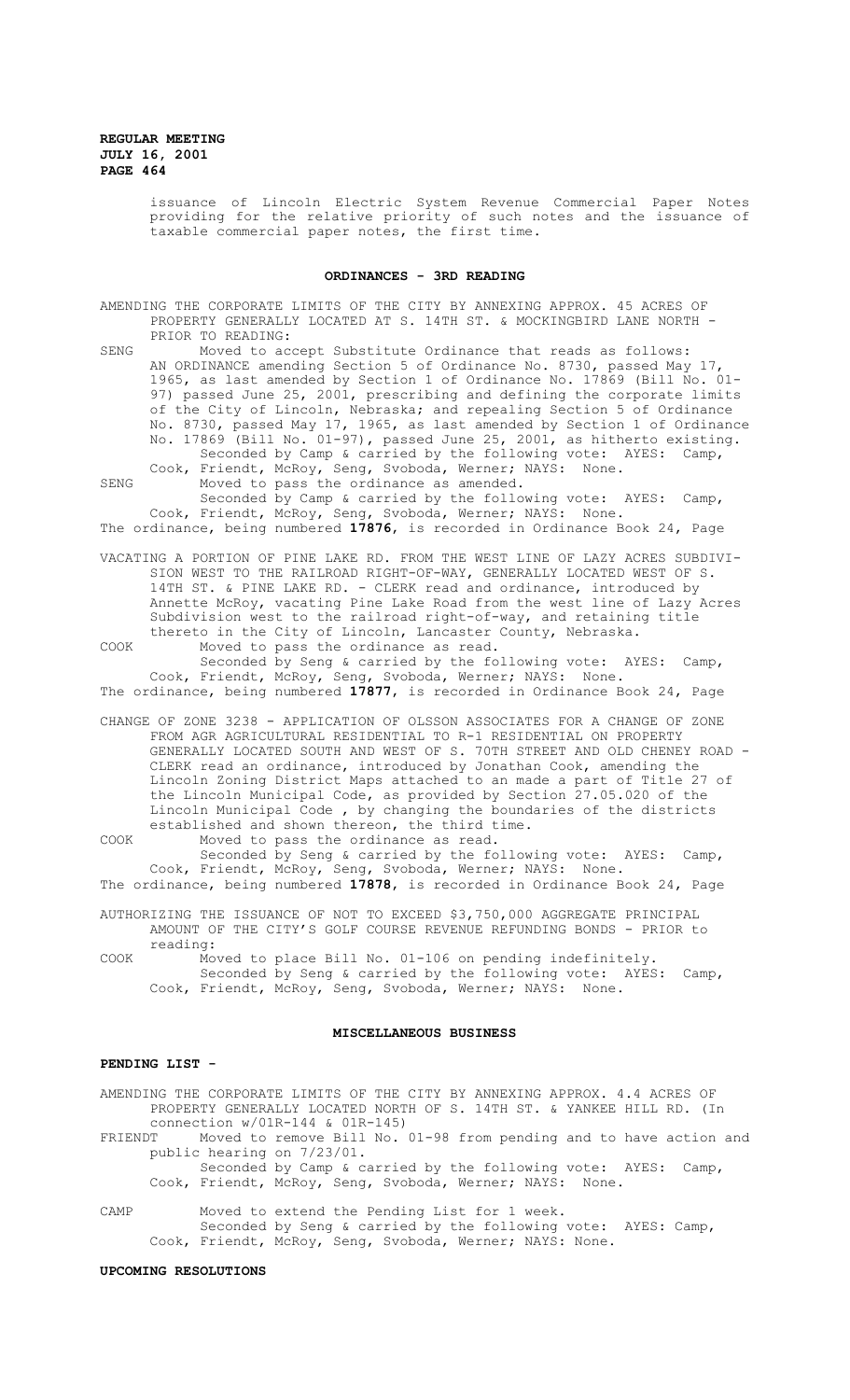CAMP Moved to approve the resolutions to have Public Hearing on July 23, 2001. Seconded by Seng & carried by the following vote: AYES: Camp, Cook, Friendt, McRoy, Seng, Svoboda, Werner; NAYS: None;

### **ADJOURNMENT**

## **5:16 p.m.**

CAMP Moved to adjourn the City Council Meeting of July 16, 2001. Seconded by Seng & carried by the following vote: AYES: Camp, Cook, Friendt, McRoy, Seng, Svoboda, Werner; NAYS: None; So ordered.

ц.

Joan E. Ross, City Clerk

 $\mathcal{L}_\text{max}$  and the contract of the contract of the contract of the contract of the contract of the contract of the contract of the contract of the contract of the contract of the contract of the contract of the contrac Glenna Graupmann, Office Assistant III